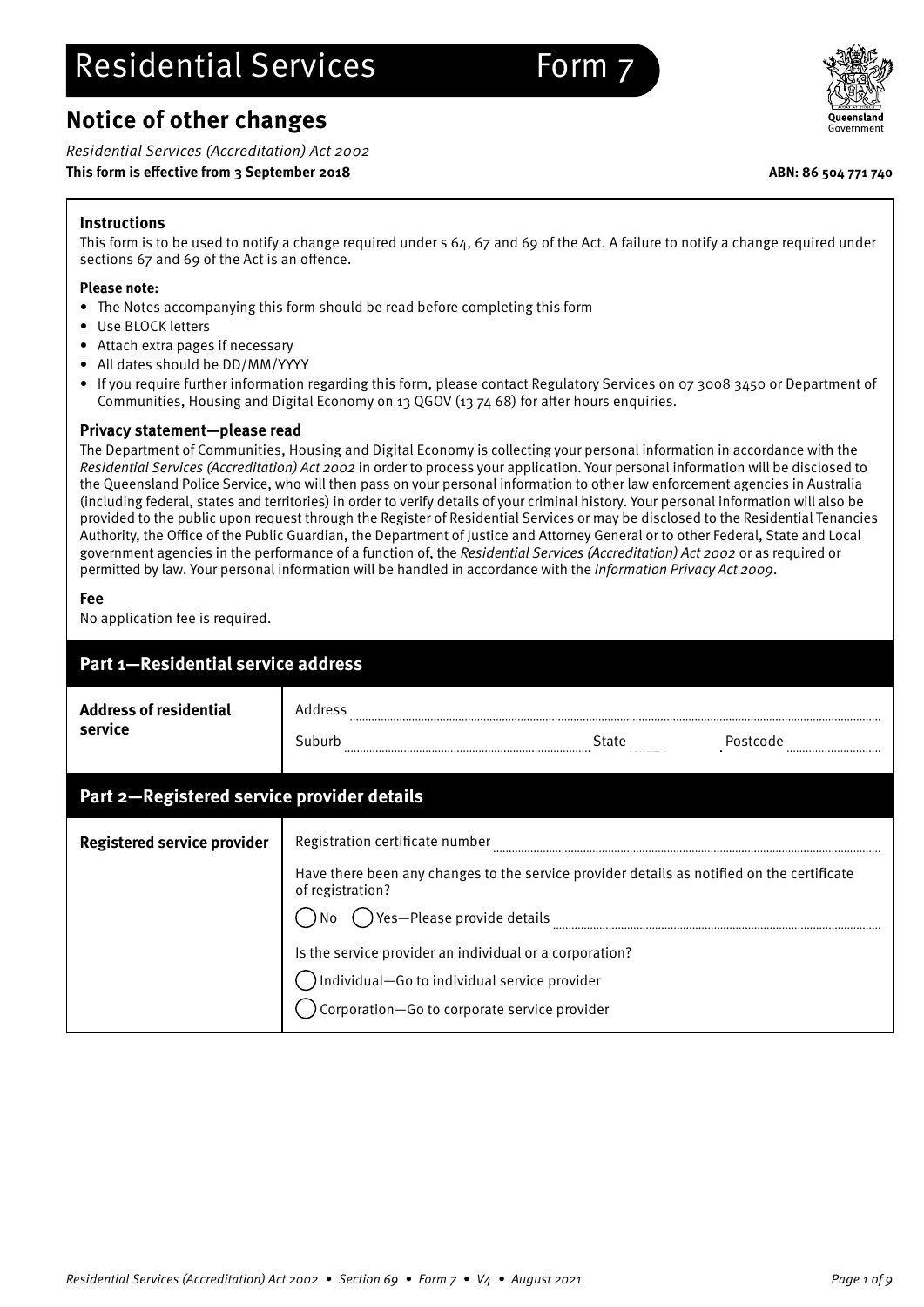| Part 2-Registered service provider details continued                                                                       |                                                                                                                                                                                                                                                                                                                                                                                                                                                                                                                                                                     |
|----------------------------------------------------------------------------------------------------------------------------|---------------------------------------------------------------------------------------------------------------------------------------------------------------------------------------------------------------------------------------------------------------------------------------------------------------------------------------------------------------------------------------------------------------------------------------------------------------------------------------------------------------------------------------------------------------------|
| <b>Individual service</b><br>provider/s                                                                                    | Preferred title $\bigcirc$ Mr $\bigcirc$ Mrs $\bigcirc$ Ms $\bigcirc$ Miss $\bigcirc$ Other (specify) $\ldots$<br>Preferred contact method    Phone    Fax    Mobile    Email    Mail                                                                                                                                                                                                                                                                                                                                                                               |
| Corporate service provider                                                                                                 | ACN (Australian Company Number) Manuscrittine and Company Number 2014<br>Email<br>Preferred contact method   Phone   Fax   Mobile   Email   Mail                                                                                                                                                                                                                                                                                                                                                                                                                    |
| Person notifying change<br>Sign here $\Rightarrow$                                                                         | Preferred title $\bigcirc$ Mr $\bigcirc$ Mrs $\bigcirc$ Ms $\bigcirc$ Miss $\bigcirc$ Other (specify) $\ldots$ $\ldots$ $\ldots$ $\ldots$ $\ldots$<br>Suburb<br>State <b>State</b><br>Postcode<br>Email<br>Preferred contact method $\Box$ Phone $\Box$ Fax $\Box$ Mobile $\Box$ Email $\Box$<br>Mail<br>Signatory (print name) <b>manufacture and contract to the contract of the contract of the contract of the contract of the contract of the contract of the contract of the contract of the contract of the contract of the contra</b><br>Date $\frac{1}{2}$ |
| <b>Please detail the reason</b><br>why notification is more<br>than 30 days since change<br>occurred, if this is the case. |                                                                                                                                                                                                                                                                                                                                                                                                                                                                                                                                                                     |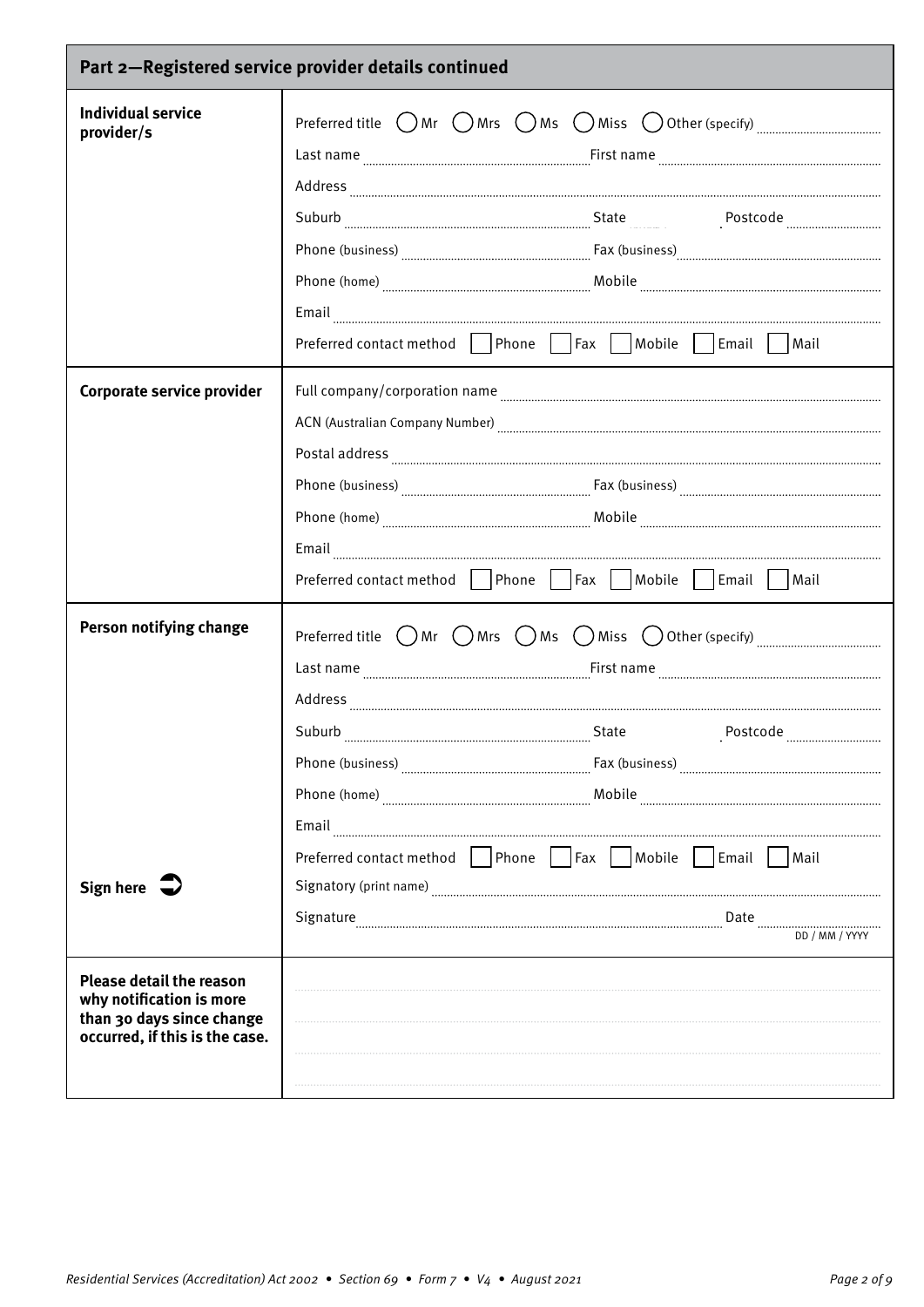| Part 3-Change in criminal history (If not applicable move to next section)                                                                                                                |                                                                                                                                                                                                                                                                                                                                                                                                                                                                                  |
|-------------------------------------------------------------------------------------------------------------------------------------------------------------------------------------------|----------------------------------------------------------------------------------------------------------------------------------------------------------------------------------------------------------------------------------------------------------------------------------------------------------------------------------------------------------------------------------------------------------------------------------------------------------------------------------|
| <b>Name of service provider</b><br>or associate that change<br>applies to                                                                                                                 | Preferred title $\bigcirc$ Mr $\bigcirc$ Mrs $\bigcirc$ Ms $\bigcirc$ Miss $\bigcirc$ Other (specify) $\frac{1}{\sqrt{2}}$                                                                                                                                                                                                                                                                                                                                                       |
|                                                                                                                                                                                           |                                                                                                                                                                                                                                                                                                                                                                                                                                                                                  |
|                                                                                                                                                                                           |                                                                                                                                                                                                                                                                                                                                                                                                                                                                                  |
|                                                                                                                                                                                           | $\textbf{Phone (home)} \textcolor{red}{p} \textbf{} \textcolor{red}{p} \textbf{} \textcolor{red}{p} \textbf{} \textcolor{red}{p} \textbf{} \textcolor{red}{p} \textbf{} \textcolor{red}{p} \textbf{} \textcolor{red}{p} \textbf{} \textcolor{red}{p} \textbf{} \textcolor{red}{p} \textbf{} \textcolor{red}{p} \textbf{} \textcolor{red}{p} \textbf{} \textcolor{red}{p} \textbf{} \textcolor{red}{p} \textbf{} \textcolor{red}{p} \textbf{} \textcolor{red}{p} \textbf{} \text$ |
|                                                                                                                                                                                           |                                                                                                                                                                                                                                                                                                                                                                                                                                                                                  |
|                                                                                                                                                                                           | Preferred contact method Phone Fax Mobile Email Anail                                                                                                                                                                                                                                                                                                                                                                                                                            |
| <b>Criminal history change</b><br>Disclosure of previous<br>convictions does not<br>automatically disqualify a person<br>from being involved in the<br>operation of a residentialservice. | Provide details of the change in criminal history                                                                                                                                                                                                                                                                                                                                                                                                                                |
|                                                                                                                                                                                           | Please attach details of the change, including the nature of the offence, whether a<br>conviction was recorded and the sentence or penalty imposed                                                                                                                                                                                                                                                                                                                               |
| However, ongoing failure<br>to disclose convictions may<br>result in service accreditation                                                                                                | I have checked the answers I have given in his part and state that they, and the additional<br>documents provided, are true and correct in every detail.                                                                                                                                                                                                                                                                                                                         |
| being cancelled.<br>A criminal history check may be<br>conducted in accordance with<br>the Act.                                                                                           | Signature <b>Example 20</b> Date <b>Constant Construct Construct Construct</b> Date <b>Construct Construct Construct Construct</b> DD / MM / YYYY                                                                                                                                                                                                                                                                                                                                |
| Sign here $\Rightarrow$                                                                                                                                                                   |                                                                                                                                                                                                                                                                                                                                                                                                                                                                                  |
|                                                                                                                                                                                           | Part 3(a)-Criminal history check (to be completed by person with change in criminal history)                                                                                                                                                                                                                                                                                                                                                                                     |
| <b>Signature of individual</b>                                                                                                                                                            | A criminal history check will be conducted on the person listed above. The fee for<br>the check conducted is \$40.00 (inclusive of \$1.73 GST) and the processing of the<br>application will not be progressed until this fee is paid.                                                                                                                                                                                                                                           |
|                                                                                                                                                                                           | Criminal history checks will be conducted in accordance with the legislation as outlined in<br>the Residential Services (Accreditation) Act 2002.                                                                                                                                                                                                                                                                                                                                |
| as above                                                                                                                                                                                  | Criminal history check fee $$40.00 \times 2000$ = \$                                                                                                                                                                                                                                                                                                                                                                                                                             |
|                                                                                                                                                                                           | In signing this application, I also consent to a national criminal history check being<br>conducted by the Queensland Police Service (QPS) and for QPS and other Australian<br>police services to disclose criminal history information and any impending charges<br>to the Departmentof Communities, Housing and Digital Economy. I understand any<br>disclosures will be subject to applicable Commonwealth, state or territory legislation<br>and/or police policy.           |
| Sign here $\sqrt{\phantom{a}}$                                                                                                                                                            | Signatory (print name) manufacture and the contract of the contract of the contract of the contract of the contract of the contract of the contract of the contract of the contract of the contract of the contract of the con                                                                                                                                                                                                                                                   |
|                                                                                                                                                                                           |                                                                                                                                                                                                                                                                                                                                                                                                                                                                                  |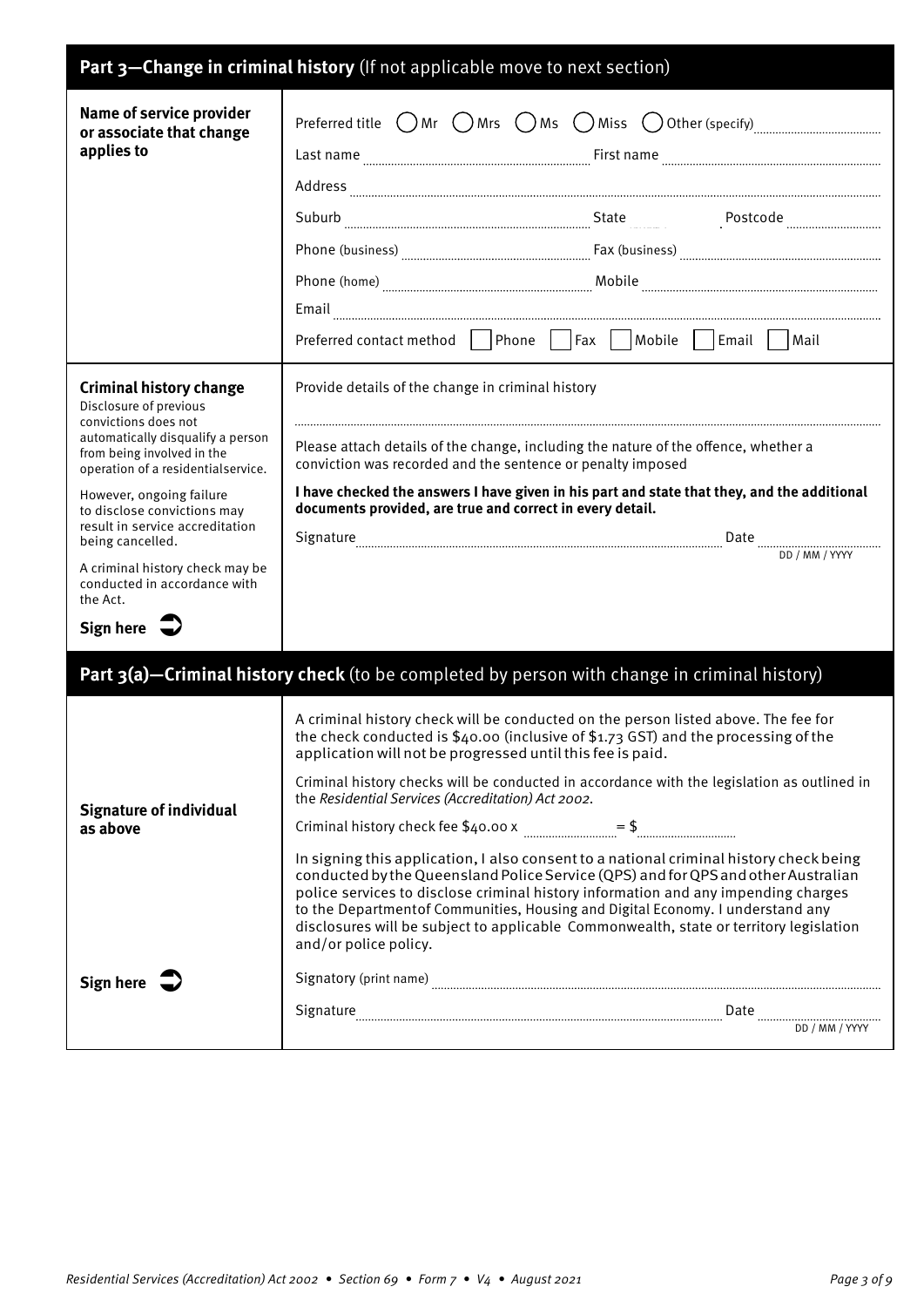| Part 4-Change to the registered premises (If not applicable move to next section)                                |                                                                                                                                                                                                                                                                                                                                                                                                                                                                    |  |
|------------------------------------------------------------------------------------------------------------------|--------------------------------------------------------------------------------------------------------------------------------------------------------------------------------------------------------------------------------------------------------------------------------------------------------------------------------------------------------------------------------------------------------------------------------------------------------------------|--|
| Part 4(a) Destruction of registered premises                                                                     |                                                                                                                                                                                                                                                                                                                                                                                                                                                                    |  |
| <b>Destruction details</b>                                                                                       |                                                                                                                                                                                                                                                                                                                                                                                                                                                                    |  |
| <b>What caused</b><br>the destruction?                                                                           | Natural disaster (i.e. fire, flooding, storms)<br>Malicious intention (i.e. vandalism)                                                                                                                                                                                                                                                                                                                                                                             |  |
| <b>Current status of</b><br>residential service?                                                                 | Is the residential service still operating?<br>No ( ) Partially ( ) Yes<br>$\left(\begin{array}{c} \end{array}\right)$<br>If the residential service is still operating, please advise in what capacity.<br>Do you require assistance to rehouse residents?<br>Note: Please contact Regulatory Services on 07 3008 3450 as a matter of priority.<br>Has the premises been condemned by the local council?<br>( ) No ( ) Partially ( ) Yes<br>Please attach details |  |
| <b>Please outline the</b><br>events that caused<br>the destruction<br>to the registered<br>residential premises. |                                                                                                                                                                                                                                                                                                                                                                                                                                                                    |  |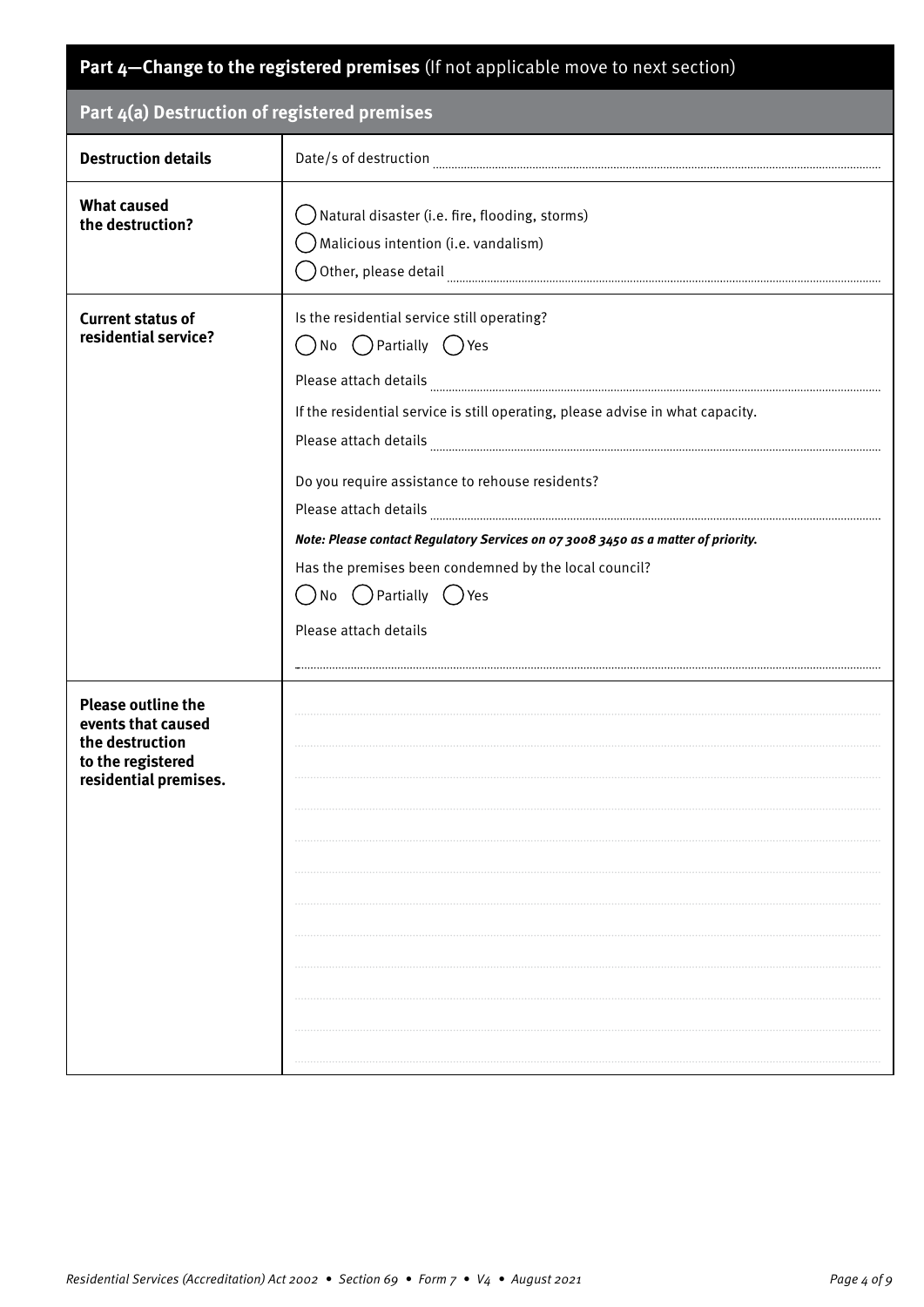| Part 4(b)-Damage, renovation or other change to registered premises                                                                     |                                                                                                                                                                                                                                                                                                                                                                                                                                                                                                                                                                                                                                                                                                              |
|-----------------------------------------------------------------------------------------------------------------------------------------|--------------------------------------------------------------------------------------------------------------------------------------------------------------------------------------------------------------------------------------------------------------------------------------------------------------------------------------------------------------------------------------------------------------------------------------------------------------------------------------------------------------------------------------------------------------------------------------------------------------------------------------------------------------------------------------------------------------|
| Damage, renovation or<br>other change details                                                                                           | Date/s of damage, renovation or other change:                                                                                                                                                                                                                                                                                                                                                                                                                                                                                                                                                                                                                                                                |
| What has happened to the<br>registered premises?                                                                                        | Damage<br>Renovation<br>Other change, please provide detail                                                                                                                                                                                                                                                                                                                                                                                                                                                                                                                                                                                                                                                  |
| <b>Current status of</b><br>residential service?                                                                                        | Is the residential service still operating?<br>( ) No ( ) Partially ( ) Yes<br>If the residential service is still operating, please advise in what capacity.<br>Do you require assistance to rehouse residents? $($ $)$ No $($ $)$ Yes<br>Note: Please contact Regulatory Services on 07 3008 3450 as a matter of priority.                                                                                                                                                                                                                                                                                                                                                                                 |
| <b>Renovation of registered</b><br>residential premises                                                                                 | What areas have been renovated (i.e. kitchen/bathroom/bedrooms/common areas)?<br>Has the capacity increased or decreased?<br>Decreased ( )Decreased<br>Note: If capacity has changed a new Building Compliance Notice and Fire Safety Management Plan will<br>be required-see Notes for further information.<br>Does the service provider intend to apply for another level of service?<br>( )No ( )Yes<br>If yes, completion of Form 2-Application for accreditation of a residential service-will be<br>required prior to providing the new level of service.<br>Please provide details<br>If the renovation hasn't been finalised, on what date is it proposed to be completed?<br>Please provide details |
| <b>Please outline the events</b><br>that led to the damage/<br>renovation or other<br>change to the registered<br>residential premises. |                                                                                                                                                                                                                                                                                                                                                                                                                                                                                                                                                                                                                                                                                                              |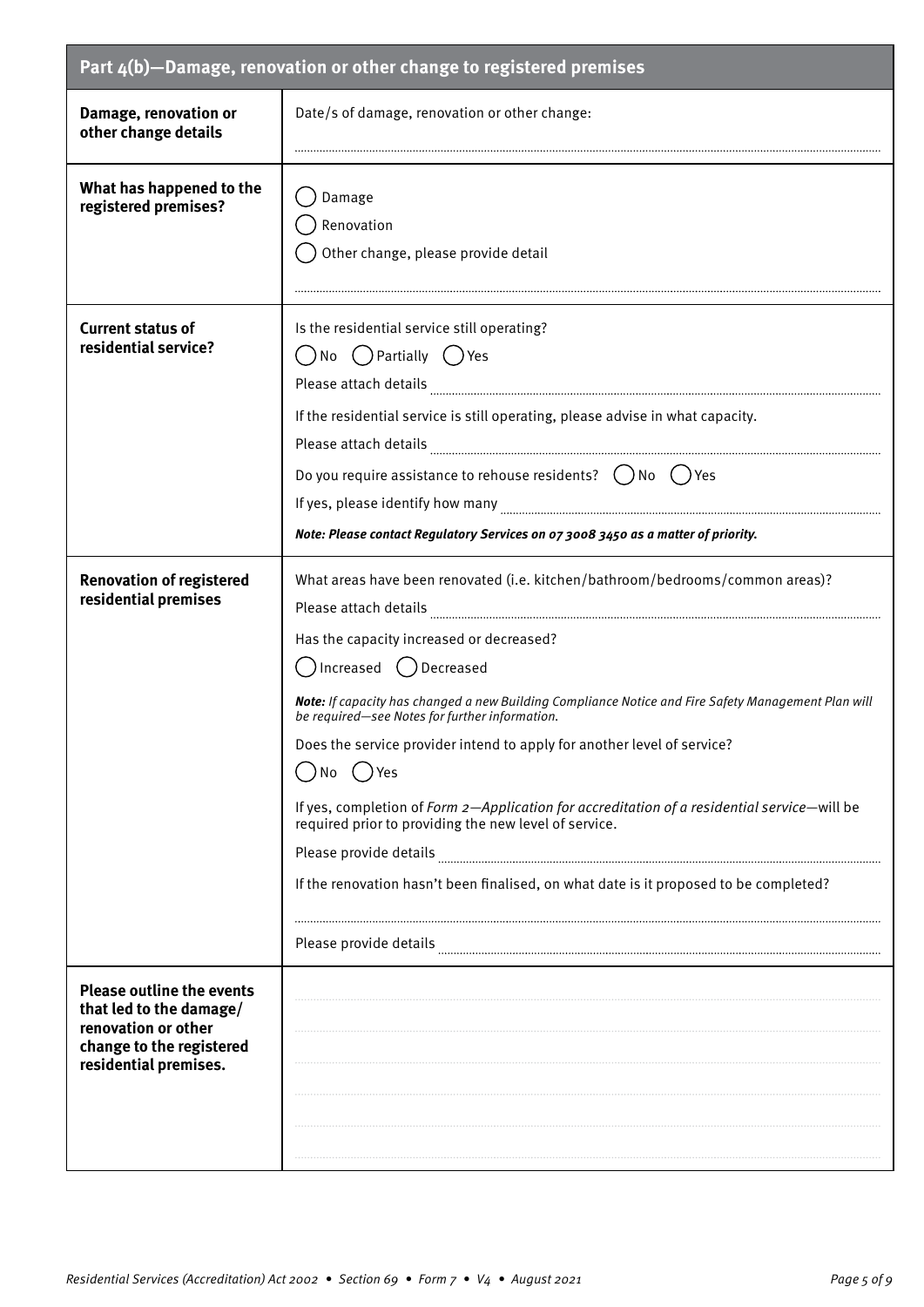| Part $4(c)$ –Other change relevant to the continued registration or accreditation of the residential<br>service                         |                                                                                                                                                                                                                                                                                                                                                                      |
|-----------------------------------------------------------------------------------------------------------------------------------------|----------------------------------------------------------------------------------------------------------------------------------------------------------------------------------------------------------------------------------------------------------------------------------------------------------------------------------------------------------------------|
| <b>Details of other changes</b>                                                                                                         | Change in resident numbers<br>Addition of a premises to residential service (see Section 64)<br>Change to the Fire Safety Management Plan<br>Premises no longer complies with the prescribed building standard<br>Other change, please provide detail:                                                                                                               |
| <b>Please outline the events</b><br>that led to the damage/<br>renovation or other<br>change to the registered<br>residential premises. |                                                                                                                                                                                                                                                                                                                                                                      |
| Part 5-Service provider stops conducting or providing a service<br>(If not applicable move to next section)                             |                                                                                                                                                                                                                                                                                                                                                                      |
| <b>Details of cessation</b>                                                                                                             | Is the registration of the residential service being surrendered?<br>$()$ Yes<br>No<br>On what date will the residential service cease to operate?<br>Do you require assistance to rehouse residents? $($ $)$ No $($ $)$ Yes<br>If yes, please identify how many                                                                                                     |
| <b>Provision of service</b>                                                                                                             | Note: Please contact Regulatory Services on 07 3008 3450 as a matter of priority.<br>Is the provision of a food service ending?<br>No ( )Yes<br>$\Box$<br>On what date will the food service cease to be provided?<br>Is the provision of a personal care service ending?<br>$()$ Yes<br>. ) No<br>On what date will the personal care service cease to be provided? |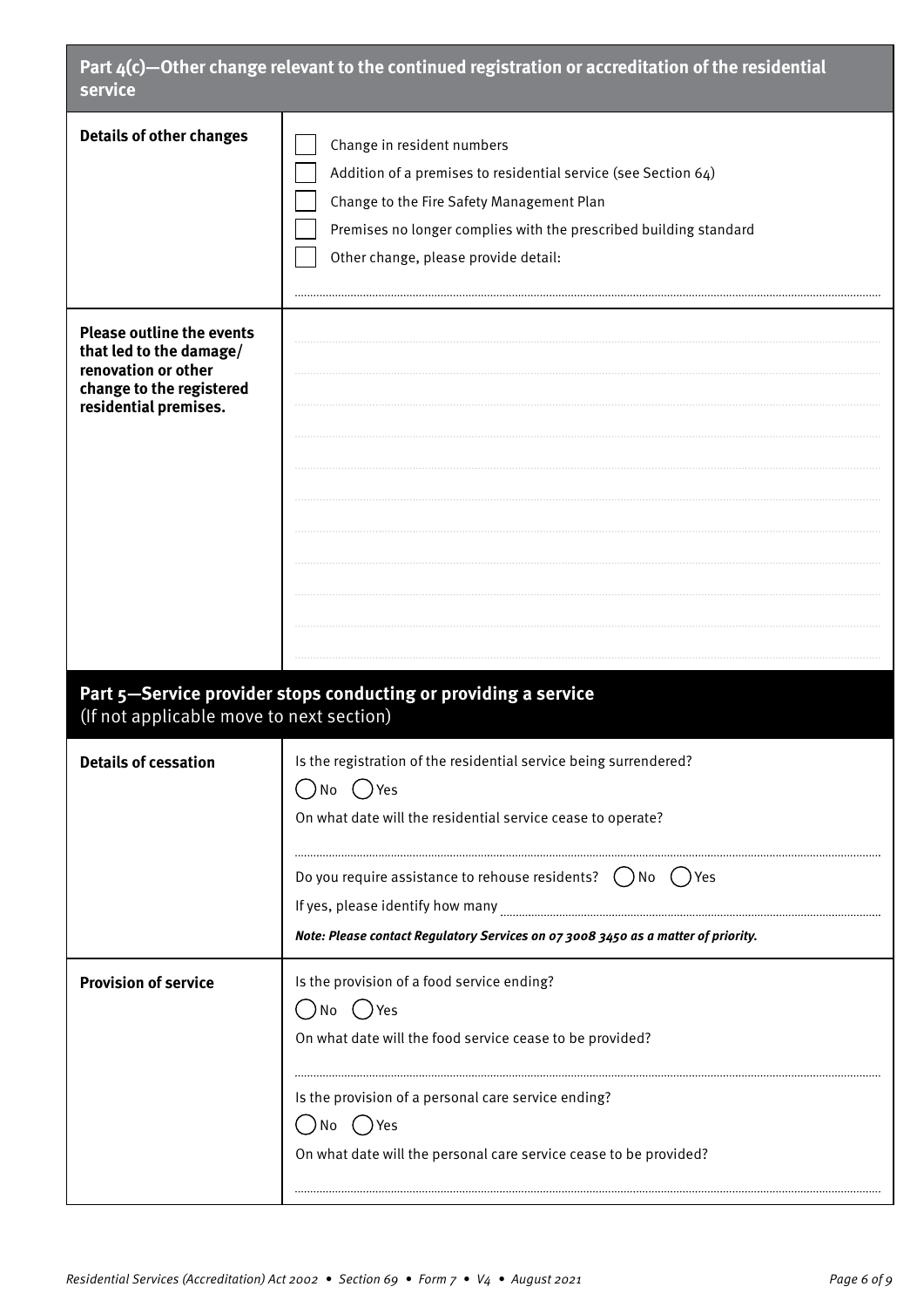| <b>Part 6-Lodgement details</b> |                                                                                                                                                                                                          |  |
|---------------------------------|----------------------------------------------------------------------------------------------------------------------------------------------------------------------------------------------------------|--|
| Lodgement                       | Please post the completed application, any supporting documentation and fees to the<br>address below.                                                                                                    |  |
|                                 | <b>Regulatory Services</b><br>Department of Communities, Housing and Digital Economy<br>GPO Box 690<br>Brisbane QLD 4001.                                                                                |  |
|                                 | If you would like more information regarding this application, contact Regulatory Services on<br>07 3008 3450, email regulatoryservices@chde.gld.gov.au, or visit our website at<br>www.chde.gld.gov.au. |  |
|                                 | After hours enquiries can be made to the Department of Communities, Housing and Digital<br>Economy on 13 QGOV (13 74 68).                                                                                |  |

# **If you have completed and checked all fields use this button to PRINT & SIGN NOW**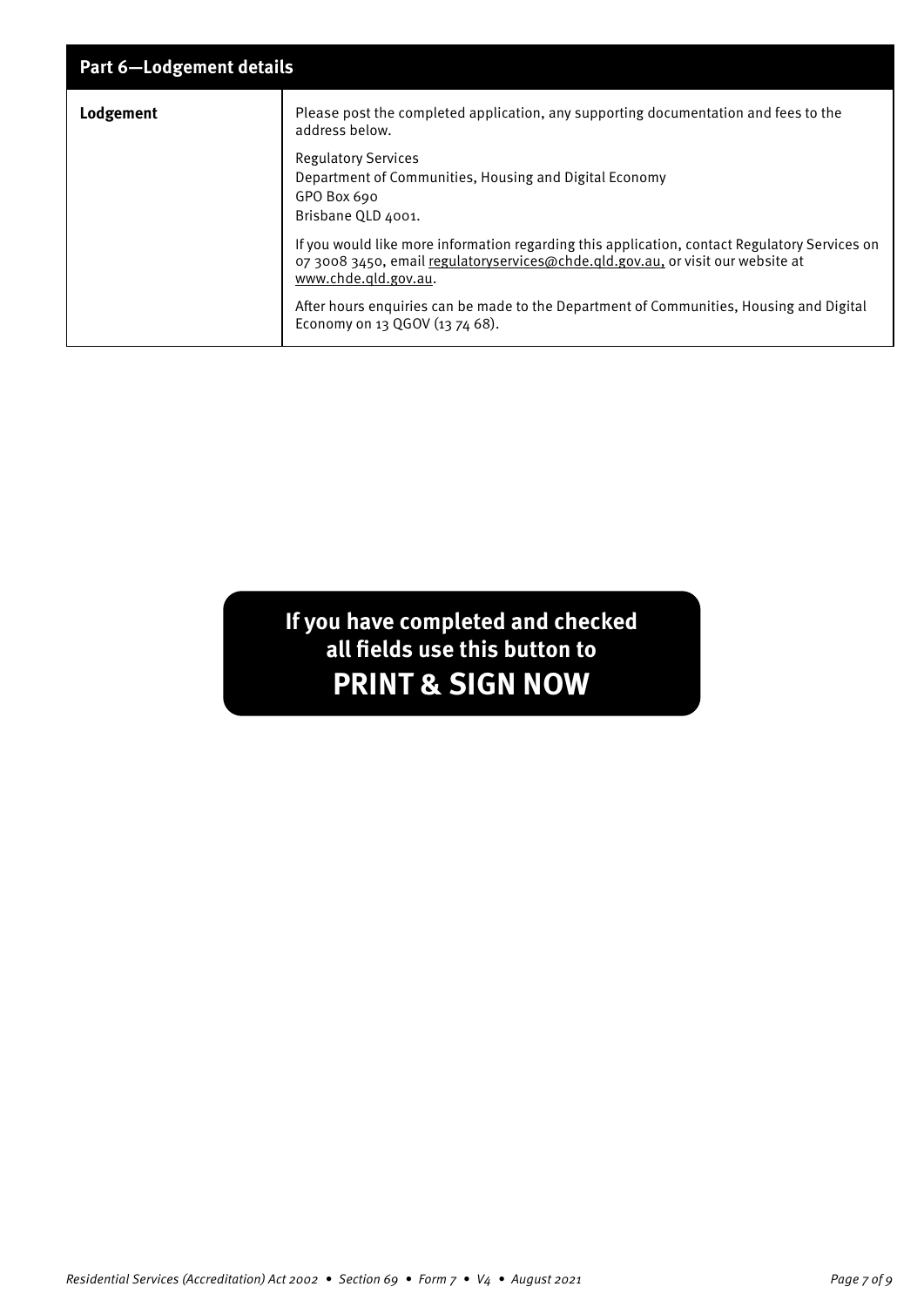# Residential Services Form 7—Notes

# **Notice of other changes**

Residential Services (Accreditation) Act 2002

### **This form is effective from 3 September 2018 ABN: 86 504 771 740**



### **Instructions**

This form is to be used to notify a change required under s 64, 67 and 69 of the Act. A failure to notify a change required under sections 67 and 69 of the Act is an offence.

A separate application should be submitted for each residential service.

### **Instructions for Part 2**

- One or more persons may be registered as the service provider for a residential service.
- If there is more than one individual applicant, each applicant should complete this part. (Please make as many copies of these parts as required.)
- **Only the person notifying the change is required to sign the form.**

### **Instructions for Part 3**

A criminal history check will be performed for the person identified with a criminal history change in Part 3 of the application.

### **Instructions for Part 4(b)**

The safety and amenity of the building/s in which the residential service is provided must comply with registration requirements. You should attach to this application a copy of the:

- Building compliance notice issued by the local government within the previous 12 months, in relation to MP 5.7– Residential Services Building Standard of the Queensland Development Code
- Notification of compliance with MP 2.1–Fire Safety in Budget Accommodation in Buildings of that Code if accommodating six or more residents.
- A fire safety management plan or a copy of a decision notice from the local government approving a development application that required a fire safety management plan to be provided as part of the application.

**Note:** The Building compliance notice is issued by local government and notification of compliance with MP 2.1 may be obtained by contacting either Queensland Fire and Emergency Services or your local council.

### **Definitions**

### **Associate**

A person is an 'associate' of a service provider for a residential service if the person makes decisions, in the course of the service, that influence the operation of the service, or the health, safety or other interests of residents in the service.

Examples of an associate are

- persons employed by the service provider to:
	- a) negotiate and enter into agreements with residents on the service providers behalf
	- a) make house rules for a registered premises
	- a) manage a personal care service provided to residents in the service
	- a) manage the medication of residents in the service
	- b) manage the finances, or financial transactions of residents in the service.
- 2. for a service provider that is a corporation, an executive officer of the corporation who takes part in the management of the service (i.e. a director or other executive).

A person is not an associate merely because they do one or both of the following:

- 1. collects rent from residents in the service;
- 2. cleans or maintains the registered premises or facilities.

### **Building compliance notice**

for premises, means a notice, issued by the local government for the local government area in which the premises are situated, stating that the premises comply with the prescribed building requirements.